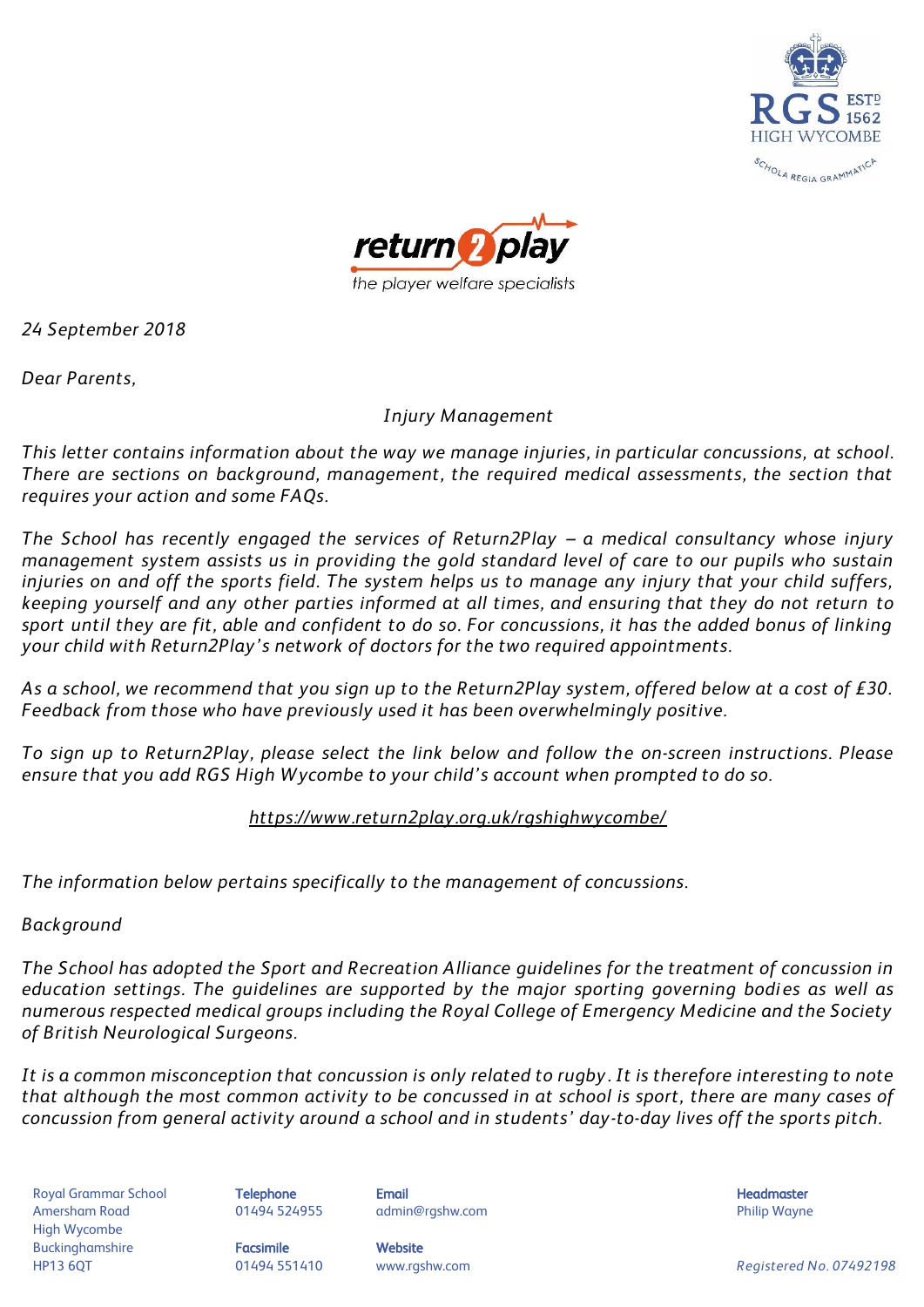*Unlike most physical injuries, concussion is not always an obvious ailment to diagnose or to assess when cleared, so the guidelines advise a conservative return to activity including a 2-week rest period, followed by the minimum of an 8-day graduated return to activity before a full return 23 days after the concussion. An assessment by a doctor needs to be carried out after the 2-week rest period and again before the full return to activity.*

### *Management*

*Due to the more complex nature of the concussion management process, we will now be using a 3rd party concussion management system run by the medical consultancy Return2Play. This allows us to add a concussion and then monitor and manage the pupil's return to activity. Notes from the medical appointments are added to the system at each stage and are required to move the pupil through each stage of the recovery. This means that all pupils follow the safe and recommended process. When a concussion is added, or the status is changed, an email is triggered to the pupil's parents as well as to key staff in school.* 

*Medical assessments required to return pupils to activity*

*The medical assessments required after 2 weeks and before the return to activity on the 23rd day can be provided by your GP, but the majority of parents opt in to a service provided by our medical consultants Return2Play. The annual cost of this service is £30. This subscription provides Medical Membership of Return2Play and covers as many appointments required to return a pupil to activity. Return2Play run Skype clinics every evening of the week and during the holidays, so that parents do not need to miss any work nor pupils to miss any school. It allows easy access to doctors, who are experienced in managing concussions, who understand the concussion return guidelines and have an intimate knowledge of the sports played at the school.* 

### *Action*

*As a school, we recommend and encourage parents to sign up to the Return2Play system. If you choose not to, your child, if injured, will still follow the same pathway, but you will have to arrange medical assessments yourself and provide the School with evidence that these have been undertaken before your child returns to activity.* 

*To sign up to Return2Play, please select the link below and follow the on-screen instructions. Please ensure that you add RGS High Wycombe to your child's account when prompted to do so.* 

### *https://www.return2play.org.uk/rgshighwycombe/*

*If, having read the FAQs below, you have any further questions, please do get in touch with me by email.*

*Yours sincerely,*

*Dan Pettifer Director of Sport [dxp@rgshw.com](mailto:dxp@rgshw.com)*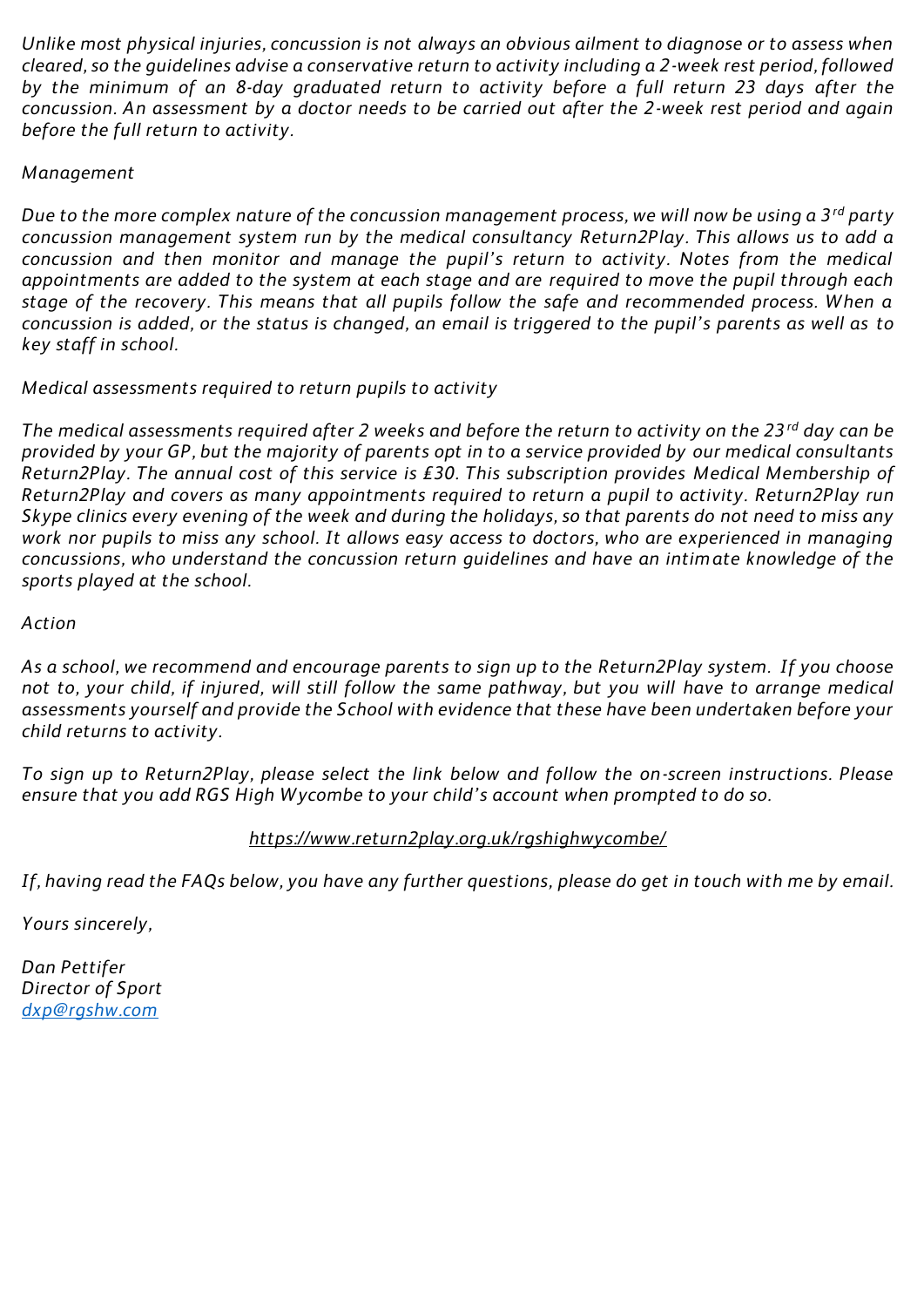# *FAQs*

*These frequently asked questions have been raised by parents in the past, so may be of interest.*

*1. If my child is concussed out of school, can I log this on the Return2Play system? Yes, all concussions should be logged irrespective of the venue or whether the activity was schoolrelated or not.*

*Parents are able to log into the system at <https://www.return2play.org.uk/> and this will automatically advise staff at the school.*

*Usernames will default to parental email addresses registered with the school, with initial passwords being set on first use.*

- *2. If there is no test for concussion, how do staff diagnose it? If a pupil is involved with an incident that can cause a concussion, combined with signs and symptoms of concussion then we have a fair suspicion that a concussion is likely. In the case of concussion, suspicion equates to diagnosis.*
- *3. My child seems fine a few days after the suspected concussion. Why can't he return to activity straight away?*

*The Concussion Guidelines exist as there is no test available to either diagnose or show when a concussion has cleared. For this reason, rest followed by a graduated return to activity is the only safe way to return to activity. The RFU lead the way in concussion education and further information for parents about concussion is available here: <http://www.englandrugby.com/medical/concussion-awareness/teachers/>*

- *4. My child doesn't play in a rugby team, so is it worth getting medical membership for him? Although the greatest number of concussions relate to rugby, concussions can be gained in all sports and also in many day-to-day activities around school. All pupils follow the concussion management guidelines irrespective of cause and obtaining medical membership with Return2Play would ensure your child receives the highest possible standard of care should they become concussed.*
- *5. My son is already registered on the Return2Play system through his rugby club. Do we need to register again? Return2Play is being used by an increasing number of clubs. Only one account is required as information on a pupil's return to activity is shared with all their linked organisations. To ensure this communication occurs, your child must be linked to all their teams.*
- *6. If I don't sign up my child as a Medical Member of Return2Play and he gets concussed, is he able to see the Return2Play doctor for his assessments? Yes, you can book the assessments via the Return2Play doctor. The cost depends on the specific doctor and is likely to be about £120 plus VAT.*
- *7. Are pupils without medical membership of Return2Play treated differently from those who have it at the time of the concussion incident? No, all pupils received the same first aid and immediate medical care at the time of any suspected concussion. The Return2Play medical membership covers the medical assessments required to return a pupil to activity rather than the medical care.*
- *8. We have private medical insurance, so why would we need this additional service? The Return2Play medical membership provides the medical assessments to meet the requirements of the concussion guidelines. These are conveniently done by Skype.*

Royal Grammar School **Telephone Email Headmaster Email Headmaster Headmaster Headmaster** Amersham Road **8.2006 and 1999 12494 524955** admin@rgshw.com **COVID 1258 admin@rgshw.com** Philip Wayne High Wycombe Buckinghamshire **Facsimile Facsimile** Website

HP13 6QT 01494 551410 www.rgshw.com *Registered No. 07492198*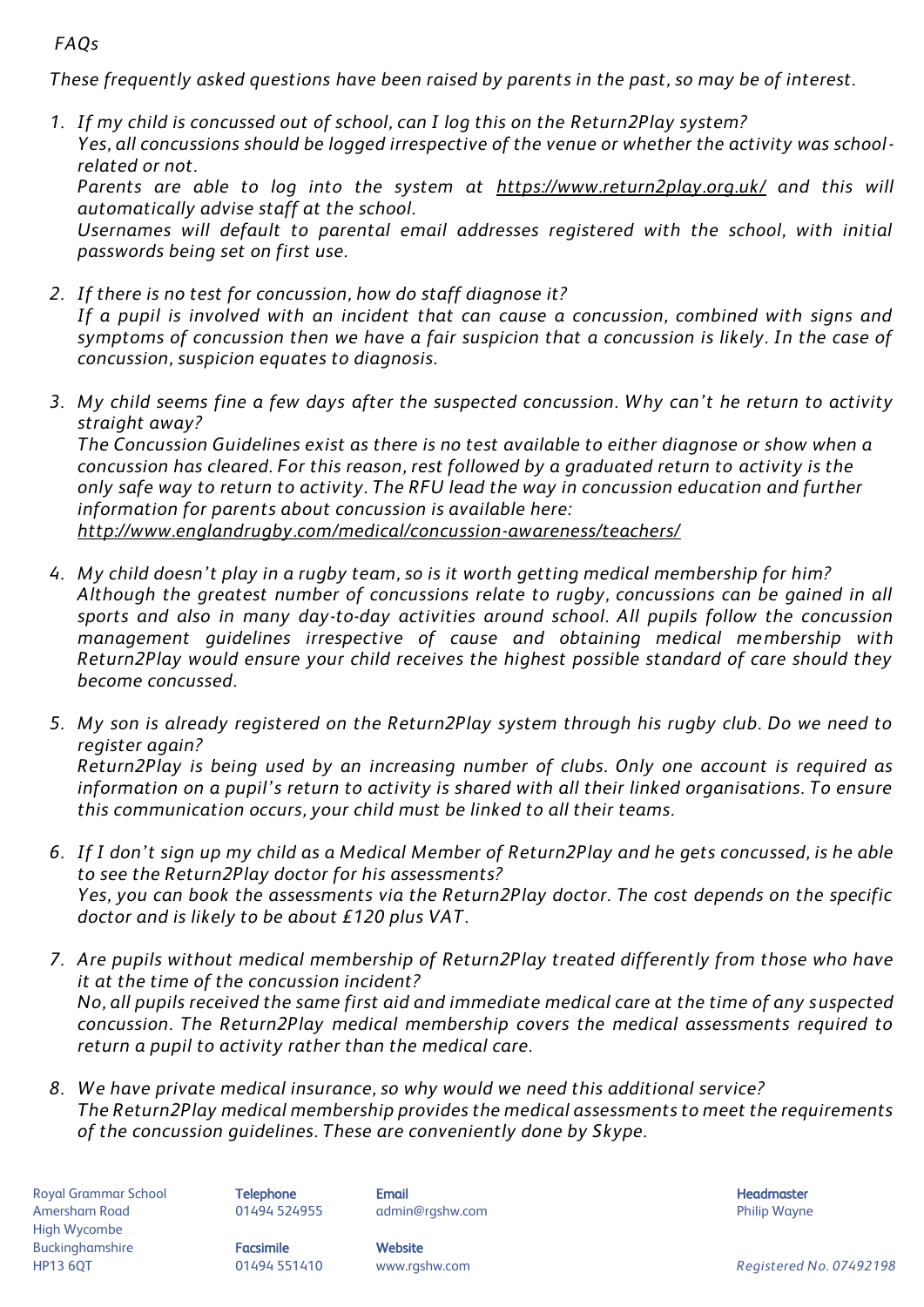- *9. Will my GP be able to provide the appointments required to return my son to activity? GPs are able to provide the appointments, although some have indicated that they are not familiar with the return to activity guidelines. They may charge to write the letter or note required by the School to update the system. Some practices are not willing to provide the two appointments required by the guidelines.*
- *10. Why is the Medical Membership of Return2Play a benefit?*

*The appointments take place via Skype. The doctors have experience managing concussions and extensive knowledge of the guidelines and the injury. They will issue the graduated return to activity programme that the School can use. If a doctor has questions about specific school activities, they have direct contact to the school.*

*11. What data do Return2Play receive?*

*In order to create accounts and to send emails to parents and pupils, parental names and email addresses are sent to Return2Play. The pupil name, email address and date of birth are also sent. If you do not enrol your son as a Medical Member, you will not receive any communication from Return2Play apart from the concussion notification emails, nor will any other data be used.*

*12.How do you ensure that any data sent to Return2Play is secure?*

*As with all 3rd party providers, we have a data agreement with them that has been scrutinised and approved by our IT Department. Full details of the Return2Play service, as well as terms & conditions and privacy policy, can be found at [www.return2play.org.uk.](http://www.return2play.org.uk/)* 

*13.How does the Return2Play system work? The following page shows how the Return2Play system works in full.*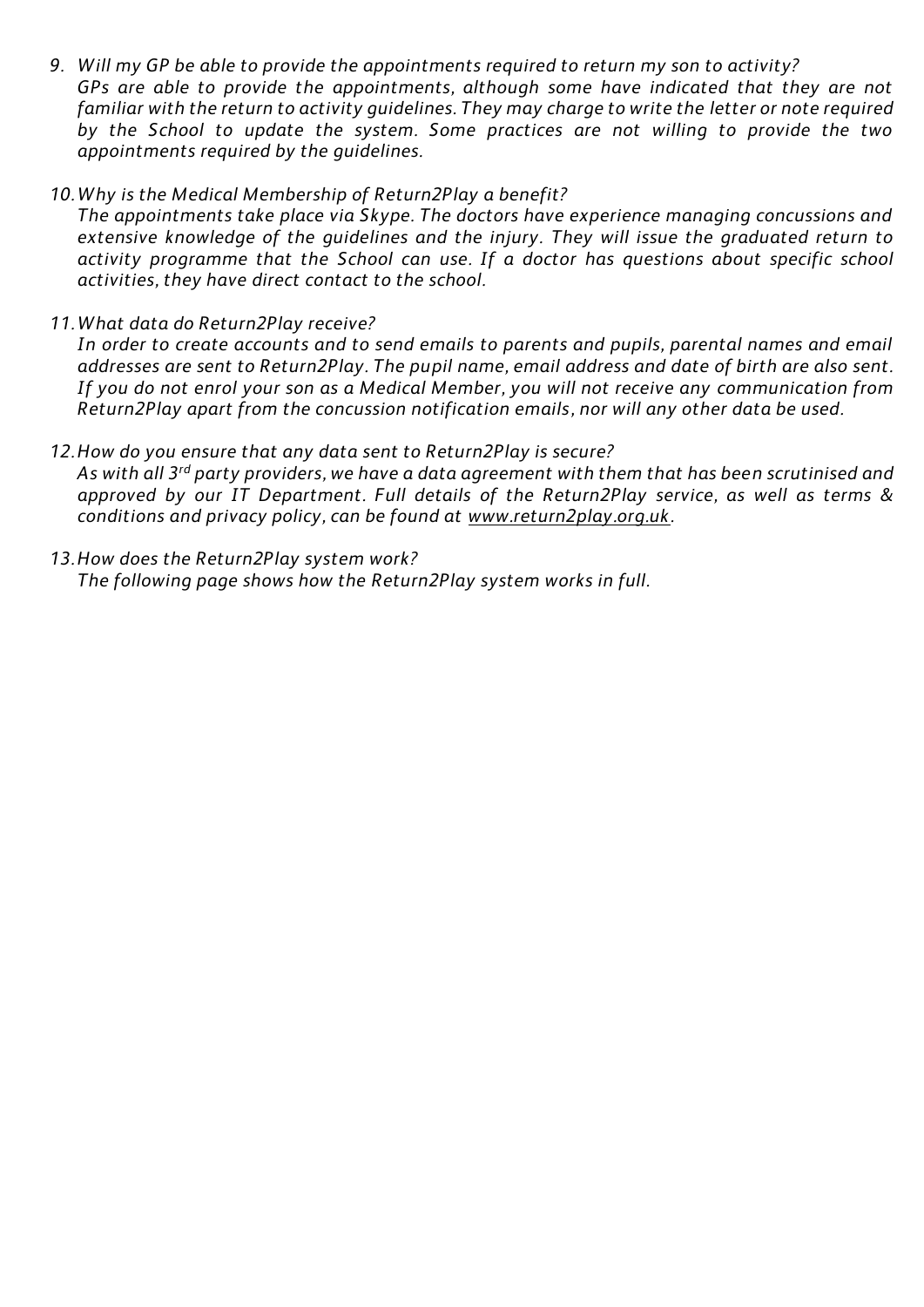## *Concussion – Royal Grammar School position statement & Return2Play details*

*Pupil welfare, both on and off the sports field, is taken extremely seriously and after thorough research into the issue we have a comprehensive policy to ensure that if a pupil sustains a concussion at school, or while representing the School in a fixture, they receive the appropriate management. We meticulously follow cross-sport guidelines on the return to play process after a concussion including the requirement of assessment by a doctor and the undertaking of the Graduated Return to Play process.* 

*While there is good awareness of concussion in sports such as rugby, it is becoming increasingly apparent that they can also occur in other sports and, indeed, outside of sport. In fact, data from the Royal College of Emergency Medicine suggests that children under 12 are more likely to sustain a concussion in the playground than on the sports field. While this hopefully reassures parents that sport is safe, particularly when we manage injuries properly, it also shows that we all need to have some knowledge of the area.* 

*How the Return2Play online system helps provide gold standard care;*

### *1. Live injury register*

*A live register of all our pupils' current fitness to play sport is accessible to staff. This allows us to ensure that, if injured, a player is not put at risk of being played. The register also allows us to track current injuries and audit previous injuries.*

## *2. Injury Logged*

*As soon as a player's concussion has been logged onto the system, Return2Play automatically sends out a notification to every team that your child plays for as well as key staff within the school and any additional recipients that you choose to add. Return2Play will also issue you with medical advice regarding warning signs to look out for and explain the recovery guidelines.* 

## *3. Two Weeks Rest*

*The player must first have a mandatory two-week rest period. During this period, the Return2Play system can be used to record symptoms and check a player is making a good recovery. This information is passed on to the doctor, so they have as much information as possible about your child's injury.* 

### *4. Medical assessment*

*You can book an appointment for your child at a local clinic run by one of Return2Play's approved sports-friendly doctors. For maximum convenience there are webcam clinics available in the evenings.* 

## *5. Graduated Return To Play (GRTP)*

*If the doctor is happy, he will approve your child to start the GRTP phase of recovery. During this phase, Return2Play will issue advice on how the player can gradually build up the level of exercise and contact they are exposed to.* 

### *6. Final Medical Assessment*

*Before any player can be declared safe to return to full contact play, they must first be assessed by the doctor again.* 

## *7. Return to Sport*

*If the doctor is satisfied that a full recovery has been made, they will issue a certificate through the system, which is then automatically sent out to everyone who has an interest in* 

Royal Grammar School **Telephone Email Headmaster Email Headmaster** Headmaster **Headmaster** Amersham Road **8.2006 and 1999 12494 524955** admin@rgshw.com **COVID 1258 admin@rgshw.com** Philip Wayne High Wycombe Buckinghamshire **Facsimile Facsimile** Website